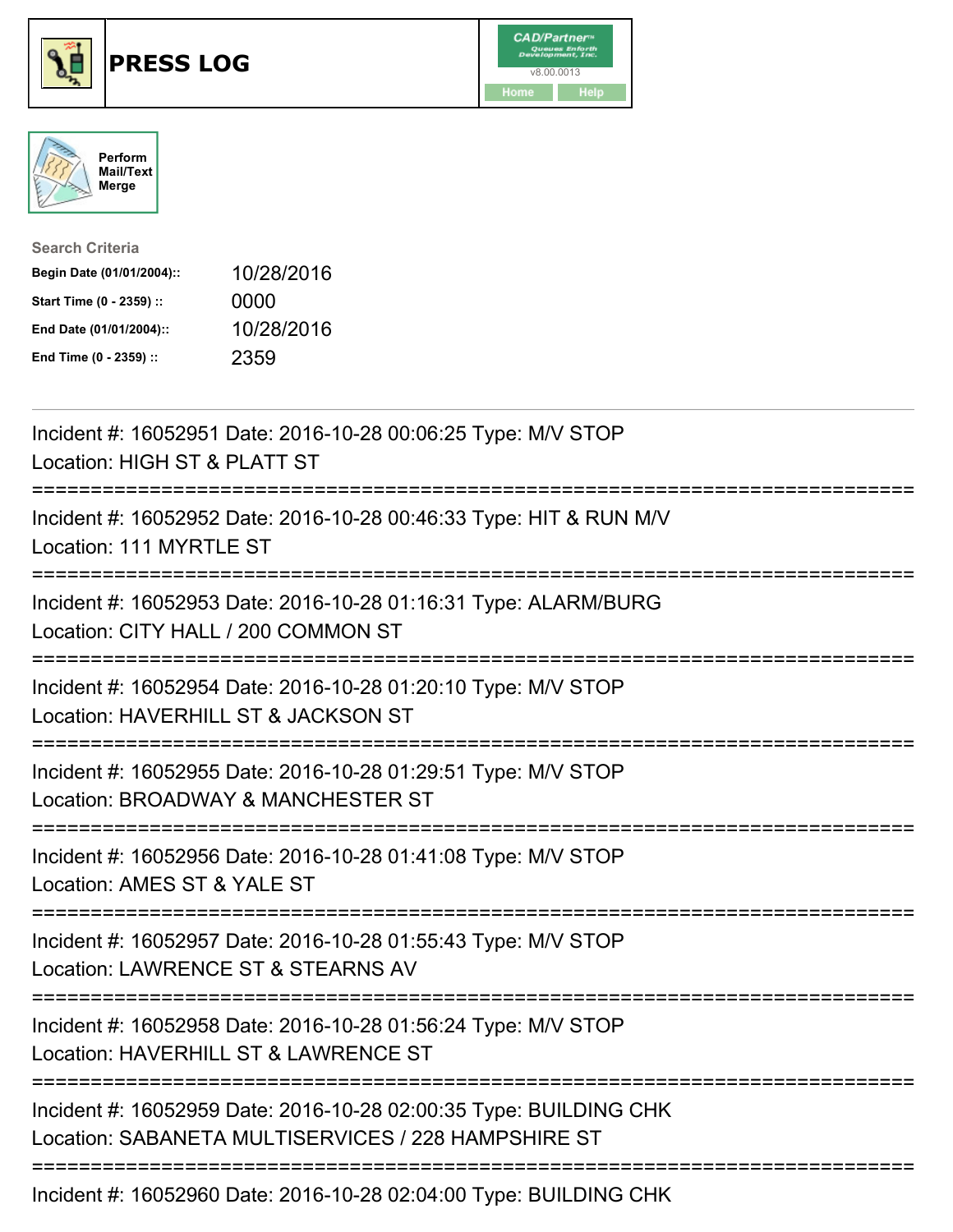| Location: GIGANTE MEAT MARKET / 333 LAWRENCE ST<br>:================================                                                    |
|-----------------------------------------------------------------------------------------------------------------------------------------|
| Incident #: 16052961 Date: 2016-10-28 02:11:45 Type: ALARM/BURG<br>Location: GLEN ST ASSOC / 148 SHEPARD ST<br>======================== |
| Incident #: 16052962 Date: 2016-10-28 02:17:25 Type: BUILDING CHK<br>Location: OUR LADY OF GOOD COUNSEL SCHOO / 526 LOWELL ST           |
| Incident #: 16052963 Date: 2016-10-28 02:36:13 Type: NOISE ORD<br>Location: 114 MARSTON ST #A                                           |
| Incident #: 16052964 Date: 2016-10-28 02:45:26 Type: ALARMS<br>Location: 26 NEWBURY ST                                                  |
| Incident #: 16052965 Date: 2016-10-28 03:04:44 Type: BUILDING CHK<br>Location: 300 HAMPSHIRE ST                                         |
| Incident #: 16052966 Date: 2016-10-28 03:12:42 Type: BUILDING CHK<br>Location: 530 BROADWAY                                             |
| Incident #: 16052967 Date: 2016-10-28 03:13:52 Type: BUILDING CHK<br>Location: 75 MANCHESTER ST                                         |
| Incident #: 16052968 Date: 2016-10-28 04:36:53 Type: BUILDING CHK<br>Location: 7 BROADWAY                                               |
| Incident #: 16052969 Date: 2016-10-28 05:51:07 Type: ALARM/BURG<br>Location: FISHER AUTO / 468 N CANAL ST                               |
| Incident #: 16052970 Date: 2016-10-28 06:12:33 Type: AUTO ACC/NO PI<br>Location: 77 S UNION ST                                          |
| Incident #: 16052971 Date: 2016-10-28 06:56:03 Type: WARRANT SERVE<br>Location: 129 SPRINGFIELD ST                                      |
| Incident #: 16052972 Date: 2016-10-28 07:08:38 Type: ALARM/BURG<br>Location: ADVANCED AUTO / 67 WINTHROP AV #F                          |
| Incident #: 16052973 Date: 2016-10-28 07:15:18 Type: PARK & WALK<br>Location: 0 BROADWAY                                                |
| Incident #: 16052974 Date: 2016-10-28 07:57:39 Type: M/V STOP                                                                           |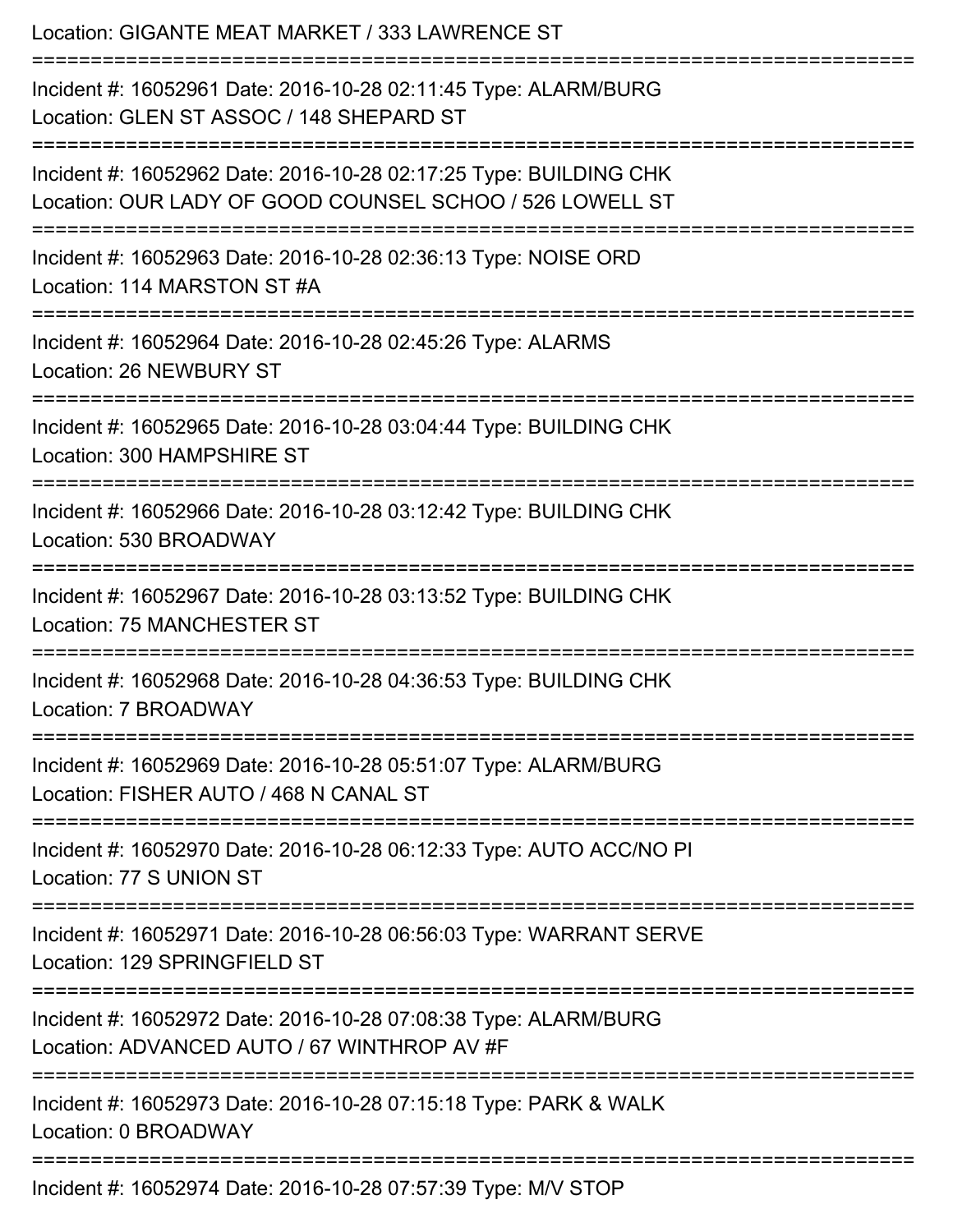| Incident #: 16052975 Date: 2016-10-28 08:26:22 Type: M/V STOP<br>Location: MERRIMACK ST & S UNION ST                                    |
|-----------------------------------------------------------------------------------------------------------------------------------------|
| Incident #: 16052976 Date: 2016-10-28 08:28:02 Type: M/V STOP<br>Location: JAMAICA ST & S UNION ST                                      |
| Incident #: 16052977 Date: 2016-10-28 08:28:42 Type: M/V STOP<br>Location: BRADFORD ST & BROADWAY                                       |
| Incident #: 16052979 Date: 2016-10-28 08:30:31 Type: M/V STOP<br>Location: BRADFORD ST & BROADWAY                                       |
| Incident #: 16052978 Date: 2016-10-28 08:30:47 Type: M/V STOP<br>Location: LAWRENCE ST & SARATOGA ST                                    |
| Incident #: 16052980 Date: 2016-10-28 08:33:13 Type: M/V STOP<br>Location: DORCHESTER ST & PHILLIPS ST                                  |
| Incident #: 16052981 Date: 2016-10-28 08:34:18 Type: M/V STOP<br>Location: BRADFORD ST & BROADWAY                                       |
| Incident #: 16052982 Date: 2016-10-28 08:38:37 Type: INVEST CONT<br>Location: 1 GENERAL ST                                              |
| Incident #: 16052983 Date: 2016-10-28 08:41:44 Type: SEIZED PROP<br>Location: 233 HAVERHILL ST                                          |
| Incident #: 16052984 Date: 2016-10-28 08:58:47 Type: 209A/SERVE<br>Location: 24 FOSTER ST                                               |
| Incident #: 16052986 Date: 2016-10-28 09:23:37 Type: 209A/VIOLATION<br>Location: 137 WARWICK ST<br>==================================== |
| Incident #: 16052985 Date: 2016-10-28 09:24:32 Type: PARK & WALK<br>Location: BRADFORD ST & BROADWAY                                    |
| Incident #: 16052987 Date: 2016-10-28 09:30:01 Type: ABAND MV<br>Location: 292 METHUEN ST                                               |
| Incident #: 16052988 Date: 2016-10-28 09:32:50 Type: M/V STOP                                                                           |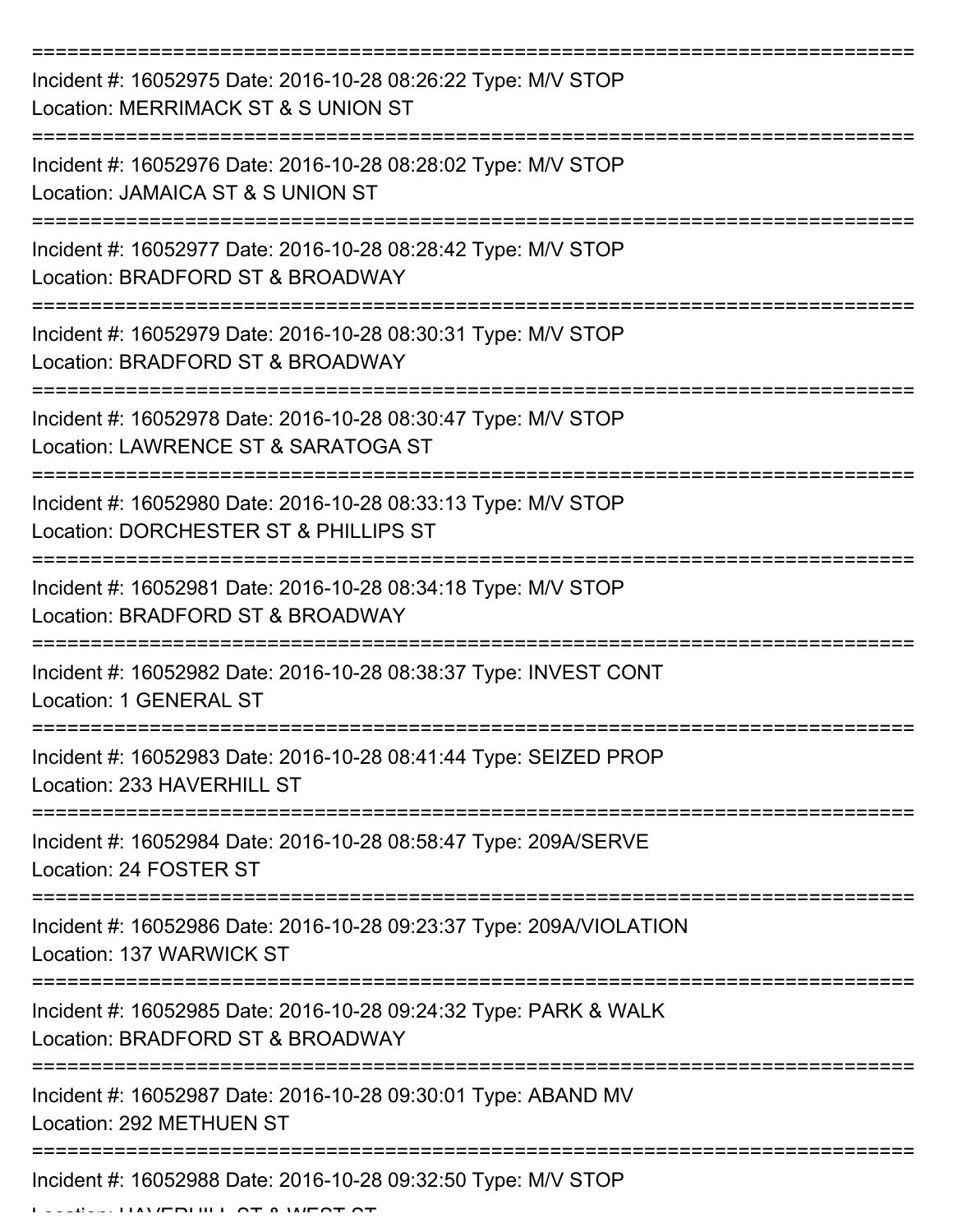| Incident #: 16052989 Date: 2016-10-28 09:42:06 Type: M/V STOP<br>Location: BROADWAY & LOWELL ST               |
|---------------------------------------------------------------------------------------------------------------|
| Incident #: 16052990 Date: 2016-10-28 09:52:22 Type: DRUG OVERDOSE<br>Location: 43 PARK ST                    |
| Incident #: 16052991 Date: 2016-10-28 10:04:54 Type: LARCENY/ATTMEPT<br>Location: S UNION ST & SPRINGFIELD ST |
| Incident #: 16052992 Date: 2016-10-28 10:13:12 Type: PARK & WALK<br>Location: BRADFORD ST & BROADWAY          |
| Incident #: 16052993 Date: 2016-10-28 10:14:18 Type: M/V STOP<br>Location: MARKET ST & S UNION ST             |
| Incident #: 16052994 Date: 2016-10-28 10:26:05 Type: M/V STOP<br>Location: FRANKLIN ST & LOWELL ST            |
| Incident #: 16052995 Date: 2016-10-28 10:27:55 Type: TOW OF M/V<br>Location: 368 BROADWAY                     |
| Incident #: 16052996 Date: 2016-10-28 10:31:26 Type: AUTO ACC/NO PI<br>Location: LAWRENCE ST & STEARNS AV     |
| Incident #: 16052997 Date: 2016-10-28 10:33:44 Type: INVEST CONT<br>Location: 629 HAVERHILL ST                |
| Incident #: 16052998 Date: 2016-10-28 10:35:12 Type: HIT & RUN M/V<br>Location: 333 ESSEX ST                  |
| Incident #: 16052999 Date: 2016-10-28 10:35:53 Type: AUTO ACC/NO PI<br>Location: 108 WILLOW ST                |
| Incident #: 16053000 Date: 2016-10-28 10:44:17 Type: INVEST CONT<br>Location: 34 HAVERHILL ST                 |
| Incident #: 16053001 Date: 2016-10-28 10:49:27 Type: COURT DOC SERVE<br>Location: 29 MT VERNON ST             |
| Incident #: 16053002 Date: 2016-10-28 10:50:47 Type: THREATS<br>I opation: 280 MEDDIMANCK CT EI 2             |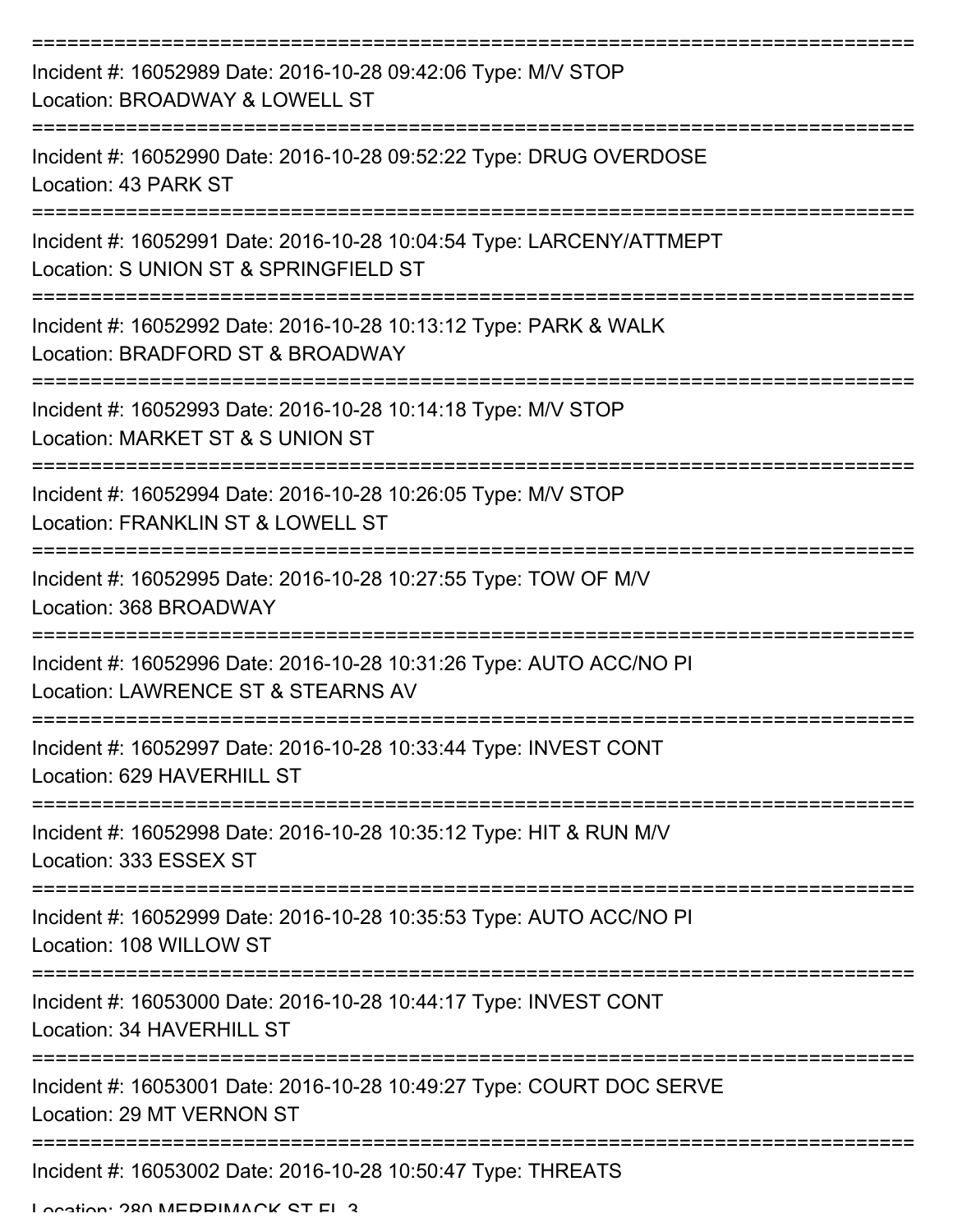| Incident #: 16053003 Date: 2016-10-28 10:54:13 Type: SEIZED PROP<br>Location: PARTHUM SCHOOL / 255 E HAVERHILL ST      |
|------------------------------------------------------------------------------------------------------------------------|
| Incident #: 16053004 Date: 2016-10-28 10:56:49 Type: M/V STOP<br>Location: COMMON ST & HAMPSHIRE ST                    |
| Incident #: 16053005 Date: 2016-10-28 10:58:40 Type: DISTURBANCE<br>Location: WENDYS / 55 HAMPSHIRE ST                 |
| Incident #: 16053006 Date: 2016-10-28 11:02:21 Type: 209A/SERVE<br>Location: 62 WARREN ST                              |
| Incident #: 16053007 Date: 2016-10-28 11:08:58 Type: INVEST CONT<br>Location: 88 BODWELL ST                            |
| Incident #: 16053008 Date: 2016-10-28 11:14:05 Type: 209A/SERVE<br>Location: 20 WARWICK ST                             |
| Incident #: 16053009 Date: 2016-10-28 11:22:33 Type: M/V STOP<br>Location: 274 BROADWAY                                |
| Incident #: 16053010 Date: 2016-10-28 11:24:03 Type: AUTO ACC/PI<br>Location: 79 COMMON ST                             |
| Incident #: 16053011 Date: 2016-10-28 11:29:55 Type: DOMESTIC/PAST<br>Location: 679 ESSEX ST #311                      |
| --------------<br>Incident #: 16053012 Date: 2016-10-28 11:43:34 Type: M/V STOP<br>Location: ANDOVER ST & TEWKSBURY ST |
| Incident #: 16053013 Date: 2016-10-28 11:49:06 Type: M/V STOP<br>Location: EATON ST & EVERETT ST                       |
| Incident #: 16053014 Date: 2016-10-28 11:55:37 Type: PARK & WALK<br>Location: LAWRENCE PUBLIC LIBRARY / 51 LAWRENCE ST |
| Incident #: 16053016 Date: 2016-10-28 12:01:37 Type: MISSING PERS<br><b>Location: 90 LOWELL</b>                        |
| Incident #: 16053015 Date: 2016-10-28 12:06:24 Type: DOMESTIC/PROG<br>Location: 220 MERRIMACK ST #125                  |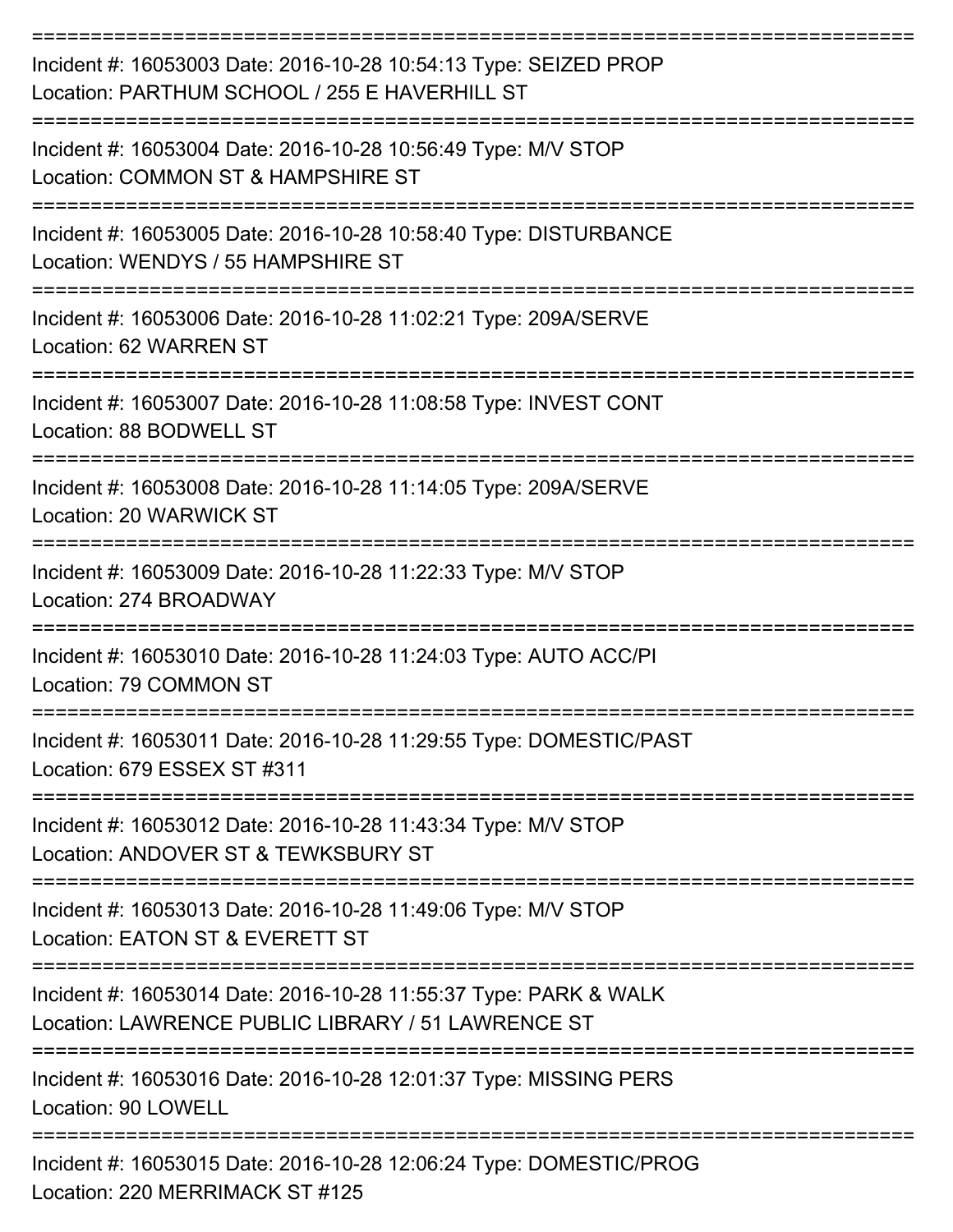| Incident #: 16053017 Date: 2016-10-28 12:20:34 Type: M/V STOP<br>Location: LAWRENCE ST & MARION AV                      |
|-------------------------------------------------------------------------------------------------------------------------|
| Incident #: 16053019 Date: 2016-10-28 12:26:56 Type: HIT & RUN M/V<br>Location: 412 HAMPSHIRE ST                        |
| Incident #: 16053018 Date: 2016-10-28 12:28:51 Type: M/V STOP<br>Location: CANAL ST & HAMPSHIRE ST                      |
| Incident #: 16053020 Date: 2016-10-28 12:33:49 Type: NOTIFICATION<br>Location: 30 SULLIVAN AV<br>------------------     |
| Incident #: 16053021 Date: 2016-10-28 12:38:51 Type: LARCENY/PAST<br>Location: 99 WINTHROP AV                           |
| Incident #: 16053022 Date: 2016-10-28 12:44:34 Type: MAL DAMAGE<br><b>Location: 11 JACKSON TER</b>                      |
| Incident #: 16053023 Date: 2016-10-28 12:54:12 Type: M/V STOP<br>Location: HAVERHILL & LAWRENCE ST                      |
| Incident #: 16053024 Date: 2016-10-28 13:07:57 Type: 209A/SERVE<br>Location: 90 LOWELL ST                               |
| Incident #: 16053025 Date: 2016-10-28 13:09:00 Type: 209A/SERVE<br>Location: 90 LOWELL ST                               |
| Incident #: 16053026 Date: 2016-10-28 13:29:11 Type: LARCENY/PAST<br>Location: LAWRENCE ST & PARK ST                    |
| Incident #: 16053027 Date: 2016-10-28 13:40:01 Type: HIT & RUN M/V<br>Location: 555 BROADWAY                            |
| Incident #: 16053028 Date: 2016-10-28 13:48:46 Type: SEARCHWARRANT<br>Location: COADY'S TOWING SERVICE / 139 MARSTON ST |
| Incident #: 16053029 Date: 2016-10-28 14:01:44 Type: M/V STOP<br>Location: JACKSON ST & METHUEN ST                      |
| Incident #: 16053030 Date: 2016-10-28 14:10:37 Type: M/V STOP<br>Location: 4096046 / 332 SALEM ST                       |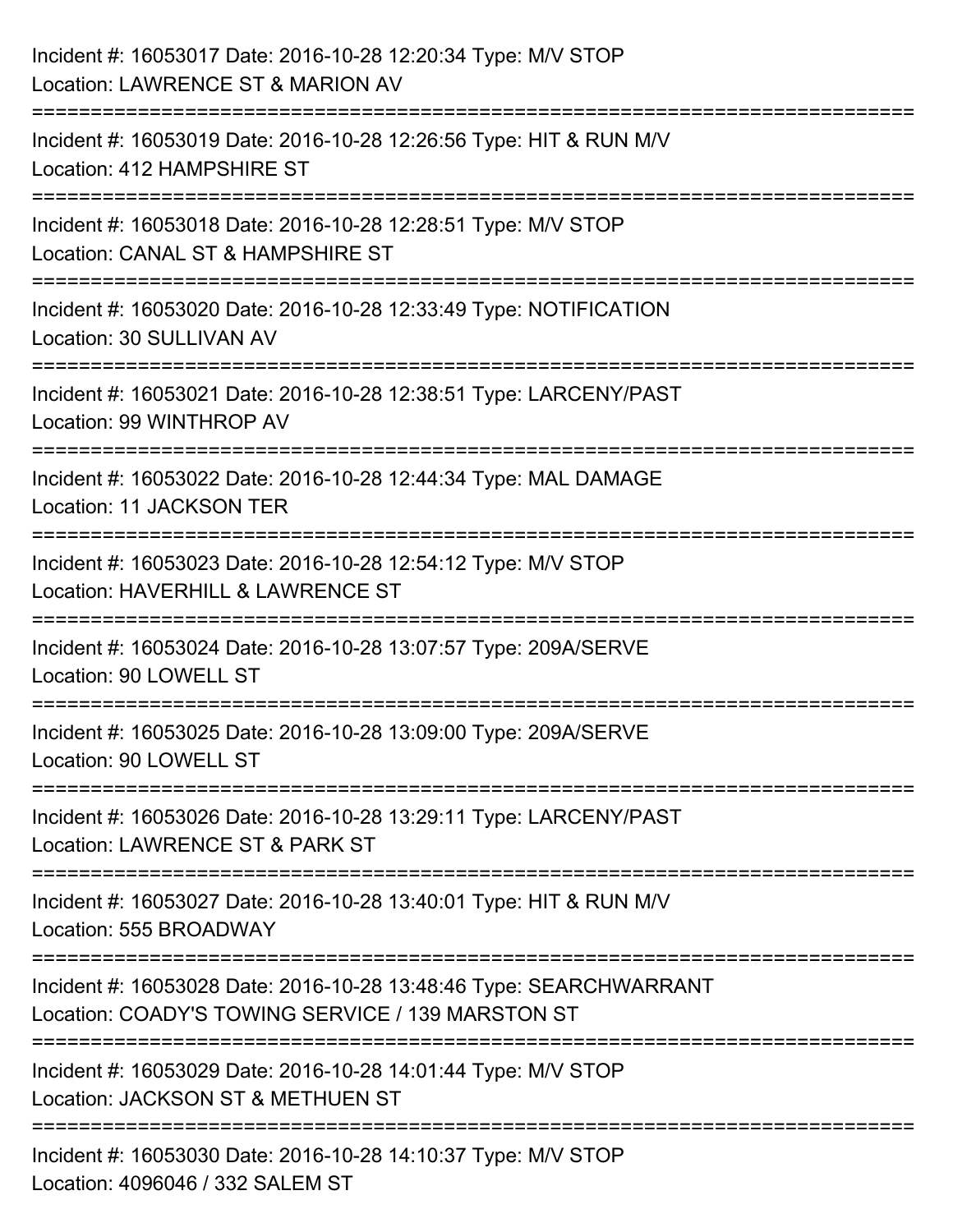| Incident #: 16053031 Date: 2016-10-28 14:30:20 Type: M/V STOP<br>Location: EVERETT ST & TEWKSBURY ST            |
|-----------------------------------------------------------------------------------------------------------------|
| Incident #: 16053032 Date: 2016-10-28 14:31:27 Type: M/V STOP<br>Location: BROADWAY & CROSS                     |
| Incident #: 16053033 Date: 2016-10-28 14:55:14 Type: AUTO ACC/NO PI<br>Location: 157 LAWRENCE ST                |
| Incident #: 16053034 Date: 2016-10-28 14:58:44 Type: THREATS<br>Location: 280 MERRIMACK ST FL 3                 |
| Incident #: 16053035 Date: 2016-10-28 15:03:47 Type: GENERAL SERV<br>Location: LOWELL & AMESBURY                |
| Incident #: 16053037 Date: 2016-10-28 15:13:24 Type: LIC PLATE STO<br>Location: 30 SULLIVAN AV                  |
| Incident #: 16053036 Date: 2016-10-28 15:17:48 Type: AUTO ACC/NO PI<br>Location: LAWRENCE ST & LOWELL ST        |
| Incident #: 16053038 Date: 2016-10-28 15:25:44 Type: ALARM/HOLD<br>Location: PRIMO'S LIQUORS / 450 HAVERHILL ST |
| Incident #: 16053039 Date: 2016-10-28 15:28:27 Type: SUS PERS/MV<br>Location: 27 BROOKFIELD ST                  |
| Incident #: 16053040 Date: 2016-10-28 15:36:38 Type: M/V STOP<br>Location: 2NJZ40 / MERRIMACK & S UNION ST      |
| Incident #: 16053042 Date: 2016-10-28 15:44:41 Type: KEEP PEACE<br>Location: 254 FARNHAM ST                     |
| Incident #: 16053041 Date: 2016-10-28 15:45:20 Type: INVEST CONT<br>Location: 165 CRAWFORD ST                   |
| Incident #: 16053043 Date: 2016-10-28 15:52:37 Type: M/V STOP<br>Location: CO R30251 / DURHAM ST & S BROADWAY   |
| Incident #: 16053044 Date: 2016-10-28 15:53:53 Type: DOMESTIC/PROG<br>Location: 550 BROADWAY #112 FL REAR       |

===========================================================================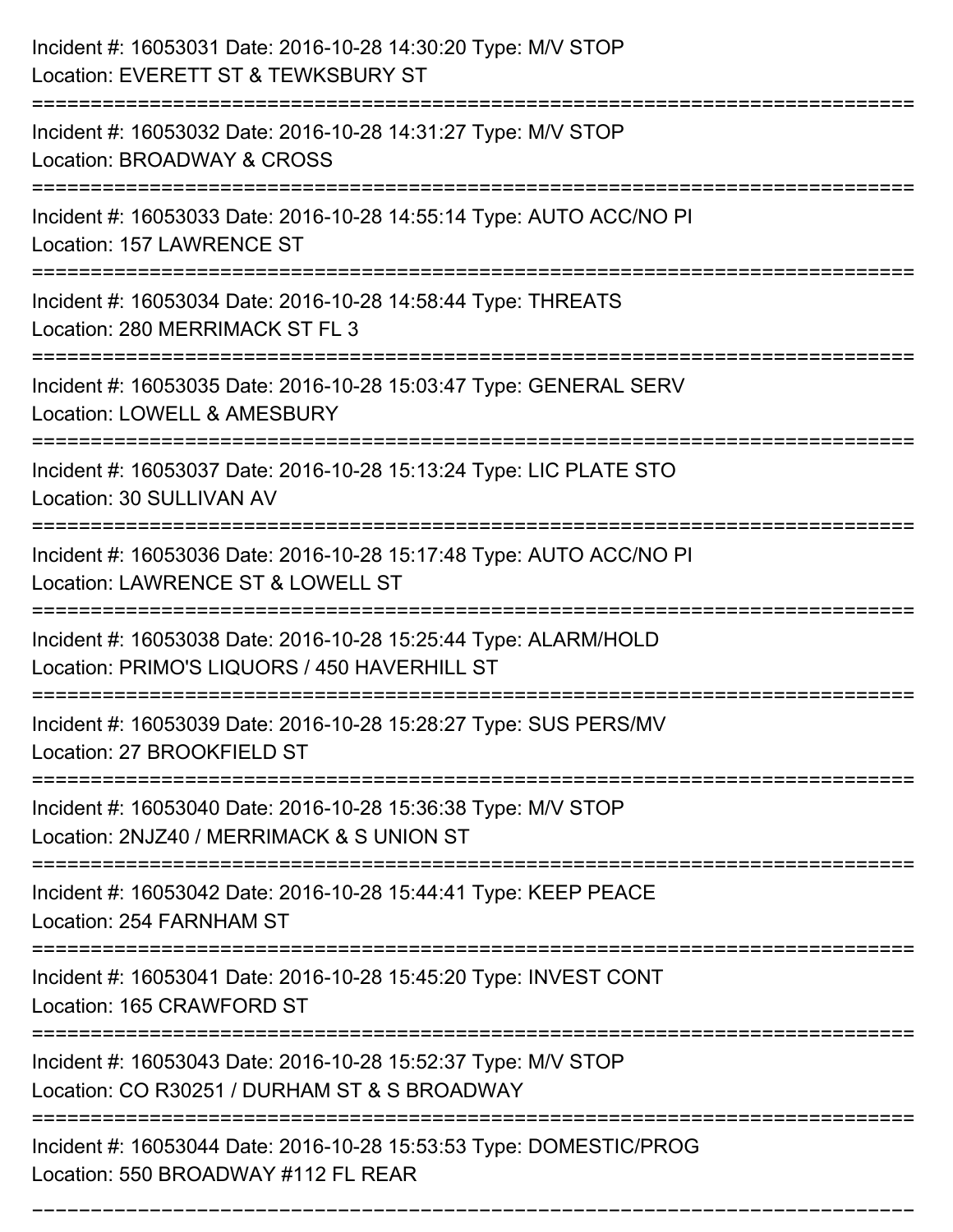| Incident #: 16053045 Date: 2016-10-28 16:00:29 Type: TOW OF M/V<br>Location: 1 GENERAL ST                             |
|-----------------------------------------------------------------------------------------------------------------------|
| Incident #: 16053046 Date: 2016-10-28 16:06:26 Type: CK WELL BEING<br>Location: WENDYS / 55 HAMPSHIRE ST              |
| Incident #: 16053047 Date: 2016-10-28 16:19:17 Type: KEEP PEACE<br>Location: 11 BROADWAY AV                           |
| Incident #: 16053048 Date: 2016-10-28 16:47:34 Type: DOMESTIC/PROG<br>Location: 22 WOODLAND ST #201                   |
| Incident #: 16053049 Date: 2016-10-28 16:48:45 Type: UNWANTEDGUEST<br>Location: 679 ESSEX ST #3-11                    |
| Incident #: 16053050 Date: 2016-10-28 17:01:54 Type: DISABLED MV<br>Location: HAVERHILL ST & WHITE ST                 |
| Incident #: 16053051 Date: 2016-10-28 17:11:05 Type: ASSIST FIRE<br>Location: 82 FARLEY ST                            |
| Incident #: 16053052 Date: 2016-10-28 17:11:48 Type: INVEST CONT<br>Location: 165 CRAWFORD ST                         |
| Incident #: 16053053 Date: 2016-10-28 17:31:51 Type: 209A/SERVE<br>Location: 679 ESSEX ST #3-11                       |
| Incident #: 16053054 Date: 2016-10-28 17:44:53 Type: INVEST CONT<br>Location: 11 JACKSON TER                          |
| Incident #: 16053055 Date: 2016-10-28 17:56:36 Type: M/V STOP<br>Location: MERRIMACK ST & PARKER ST                   |
| Incident #: 16053056 Date: 2016-10-28 17:57:12 Type: NOISE ORD<br>Location: 13 DUCKETT AV                             |
| Incident #: 16053057 Date: 2016-10-28 18:01:01 Type: SUS PERS/MV<br><b>Location: CLINTON CT</b>                       |
| Incident #: 16053058 Date: 2016-10-28 18:09:26 Type: GENERAL SERV<br>Location: WALK IN WALK IN / 138 FRANKLIN ST FL 3 |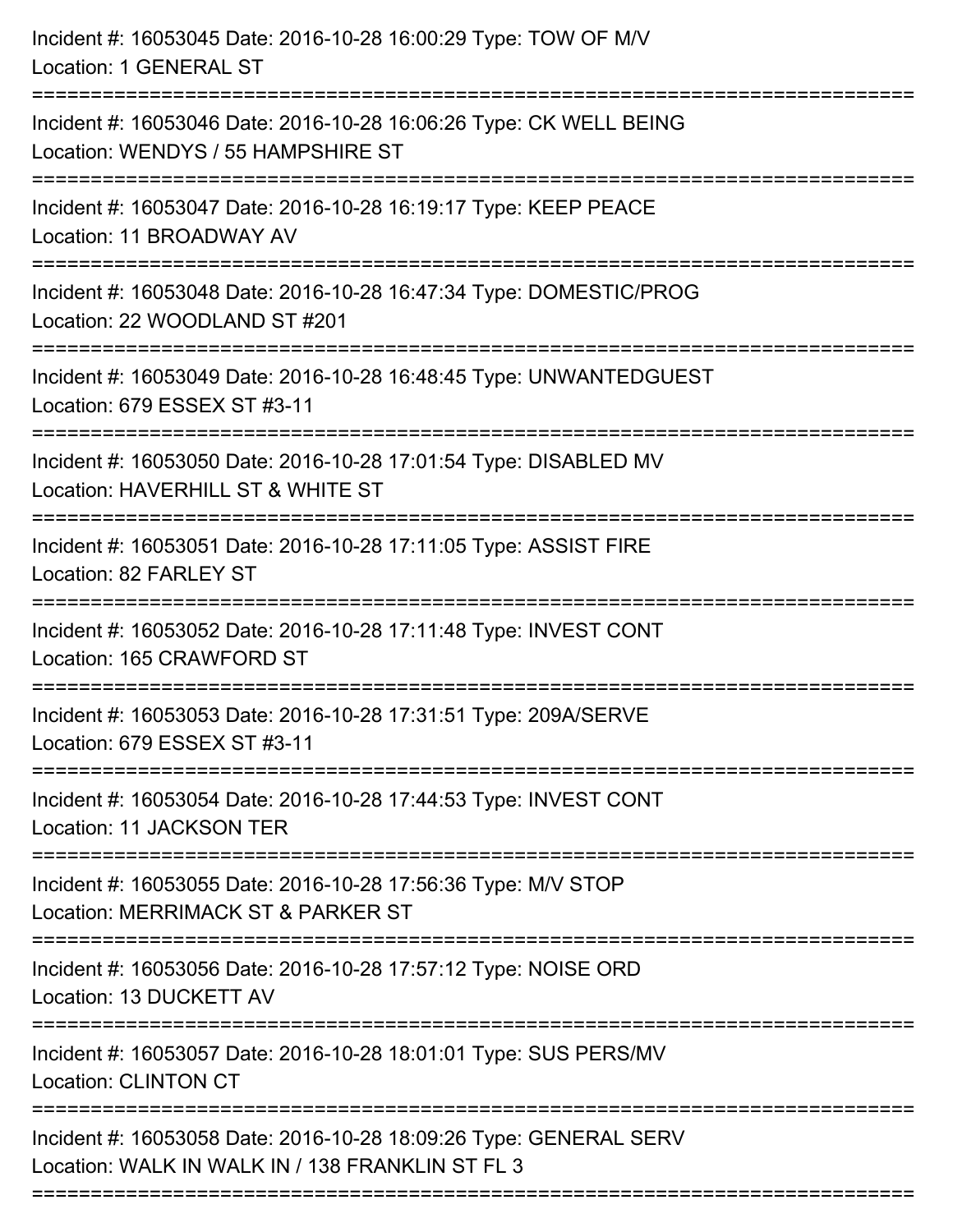| Location: NEW BALANCE ATHLETIC SHOE CORP / 5 S UNION ST                                                                                   |
|-------------------------------------------------------------------------------------------------------------------------------------------|
| Incident #: 16053060 Date: 2016-10-28 18:13:54 Type: GENERAL SERV<br>Location: 2 MUSEUM SQ FL 6<br>:===================================== |
| Incident #: 16053061 Date: 2016-10-28 18:23:18 Type: M/V STOP<br>Location: BRADFORD ST & BROADWAY<br>============================         |
| Incident #: 16053062 Date: 2016-10-28 18:28:07 Type: M/V STOP<br>Location: BOXFORD ST & WINTHROP AV                                       |
| Incident #: 16053063 Date: 2016-10-28 18:40:44 Type: M/V STOP<br>Location: ALLSTON ST & HIGH ST                                           |
| Incident #: 16053065 Date: 2016-10-28 18:43:34 Type: M/V STOP<br>Location: FRANKLIN ST & TREMONT ST                                       |
| Incident #: 16053064 Date: 2016-10-28 18:51:17 Type: INVEST CONT<br>Location: 15 DORCHESTER ST                                            |
| Incident #: 16053066 Date: 2016-10-28 18:53:46 Type: M/V STOP<br><b>Location: MARSTON ST</b>                                              |
| Incident #: 16053067 Date: 2016-10-28 18:57:25 Type: M/V STOP<br>Location: BRADFORD ST & FRANKLIN ST                                      |
| Incident #: 16053068 Date: 2016-10-28 19:09:08 Type: M/V STOP<br>Location: MERRIMACK ST & S BROADWAY                                      |
| Incident #: 16053069 Date: 2016-10-28 19:33:17 Type: M/V STOP<br>Location: ESSEX ST & LAWRENCE ST                                         |
| Incident #: 16053070 Date: 2016-10-28 19:35:27 Type: WARRANT SERVE<br>Location: 29 WHITMAN ST                                             |
| Incident #: 16053071 Date: 2016-10-28 19:42:40 Type: MV/BLOCKING<br>Location: 91 BUNKERHILL ST                                            |
| Incident #: 16053072 Date: 2016-10-28 20:07:27 Type: VIO CITY ORD<br>Location: 245 BROADWAY                                               |
|                                                                                                                                           |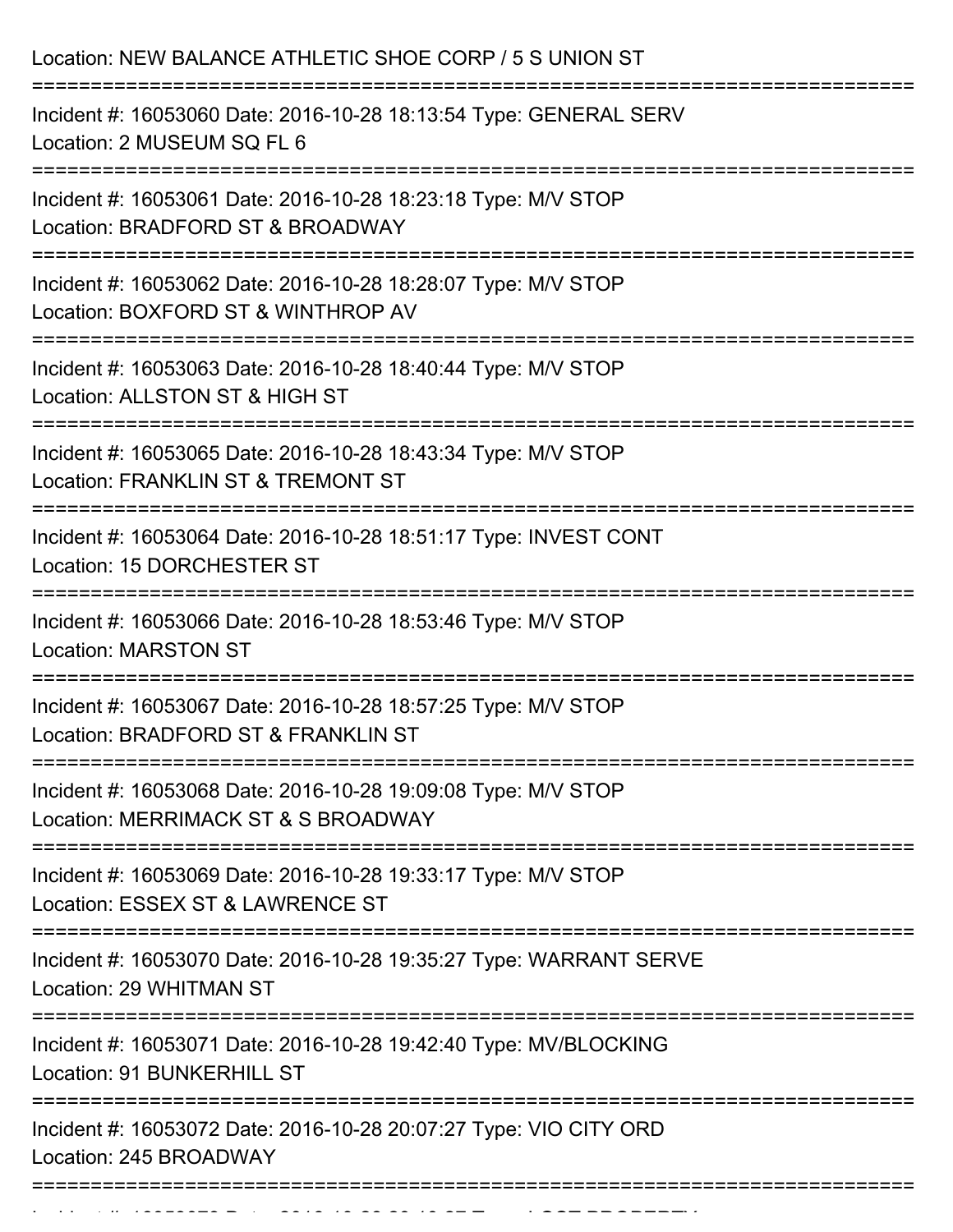| Location: 296 BROADWAY                                                                                                               |
|--------------------------------------------------------------------------------------------------------------------------------------|
| Incident #: 16053074 Date: 2016-10-28 20:41:15 Type: DOMESTIC/PROG<br>Location: 66 LYNN ST                                           |
| Incident #: 16053075 Date: 2016-10-28 21:11:49 Type: TOW/REPOSSED<br>Location: 309 BROADWAY #1 FL 1                                  |
| Incident #: 16053076 Date: 2016-10-28 21:28:58 Type: LOST PROPERTY<br>Location: 4 CURRIER ST                                         |
| Incident #: 16053077 Date: 2016-10-28 21:40:03 Type: M/V STOP<br>Location: MERRIMACK ST & S UNION ST                                 |
| Incident #: 16053078 Date: 2016-10-28 21:44:31 Type: M/V STOP<br>Location: ALLSTON ST & HIGH ST<br>================================= |
| Incident #: 16053079 Date: 2016-10-28 21:48:42 Type: MV/BLOCKING<br>Location: 1.5 CAULKINS CT                                        |
| Incident #: 16053080 Date: 2016-10-28 22:08:10 Type: M/V STOP<br>Location: NEWTON ST & SALEM ST                                      |
| Incident #: 16053081 Date: 2016-10-28 22:10:20 Type: SUS PERS/MV<br>Location: 550 BROADWAY<br>:==================================    |
| Incident #: 16053082 Date: 2016-10-28 22:12:02 Type: 209A/SERVE<br>Location: 29 WHITMAN ST                                           |
| ==================<br>Incident #: 16053083 Date: 2016-10-28 22:14:18 Type: M/V STOP<br><b>Location: ALLEN ST</b>                     |
| Incident #: 16053084 Date: 2016-10-28 22:29:00 Type: AUTO ACC/NO PI<br>Location: ARLINGTON ST & WYMAN ST                             |
| Incident #: 16053085 Date: 2016-10-28 22:31:52 Type: NOISE ORD<br>Location: 136 EXCHANGE ST                                          |
| Incident #: 16053086 Date: 2016-10-28 22:37:16 Type: MEDIC SUPPORT<br>Location: 28 SUMMER ST FL 3                                    |
|                                                                                                                                      |